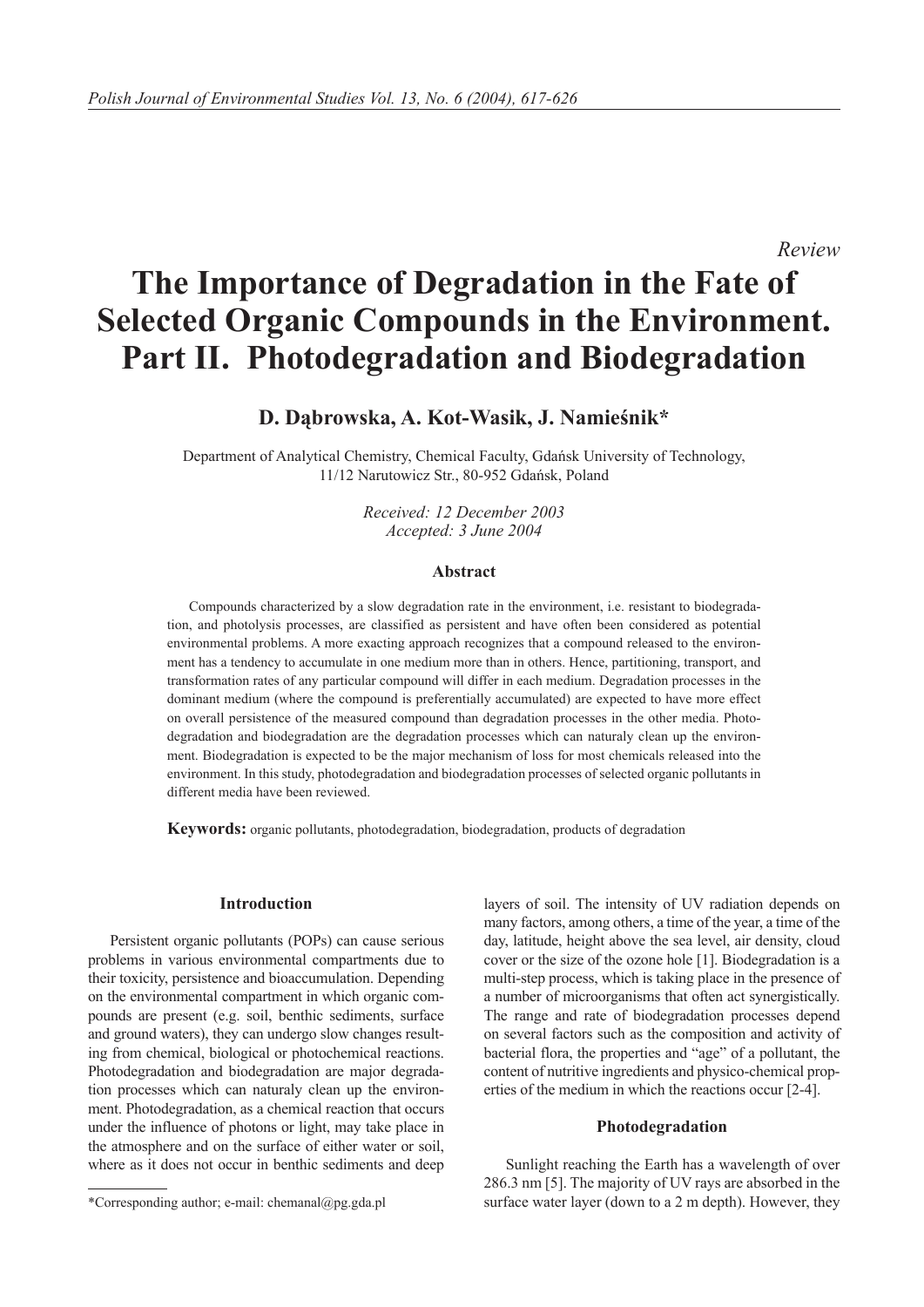can reach deeper depths under the condition that light penetrates there. When discussing photochemical reactions it has to be pointed out that there are two types of processes: a direct photolysis and an indirect photolysis [6].

*Direct photolysis* is a process in which molecules get excited by the absorption of a photon, and that results in a chemical reaction, usually oxidation. Photolytic potential mainly depends on the degree of overlap between the UV/VIS absorption spectrum of the compound and the emission spectrum of the beam of sunlight in the range 290-750 nm. The direct effects of UV irradiation include transformation of organic compounds into other substances, breaking of chemical bonds, or even complete degradation of organic substances. Also, UV radiation causes the dissociation of oxidizing compounds and the formation of highly reactive radicals that are capable of degrading organic pollutants [7].

*Indirect photolysis* of substances occurs through a reaction with OH-radicals, ozone or  $NO<sub>3</sub>$ ; these three chemicals are considered the most important photo-oxidizing agents present in the atmosphere. The number of reactive radicals, such as OH or free oxygen, changes during a 24-hour cycle, starting with zero radicals at night and reaching a maximum at noon. Over 90% of organic compounds occurring in the gaseous phase of troposphere undergo transformations resulting from the reactions with OH-radicals [8-10].

The mechanism of radical formation through photolysis consists of several stages. Firstly, absorption of a quantum of energy (i.e. photon) by a molecule, takes place. Then breakage of chemical bonds within the molecule occurs as a result of irradiation of sufficient energy (the energy increases as the wavelength decreases;  $E = hc/\lambda$ ). This step is followed by the formation of very reactive intermediate forms of radicals, i.e. OH, OOH.

#### **Photodegradation of Organic Compounds in Aqueous Media**

The phototransformation of a compound in surface water may result from light absorption by the pollutant itself (direct photolysis) or may be photoinduced by the dissolved natural organic matter or nitrate ions present in water, as these chromophores are known to photoproduce reactive species (indirect photolysis). In an aquatic environment, the processes of direct and indirect photolysis occur concurrently. The presence of microorganisms, algae or humic substances accelerates photochemical reactions due to the fact that these components are capable of absorbing sunlight. Some non-ionic organic compounds, particularly pesticides, undergo photodegradation much faster in the presence of photosynthesising microorganisms [11]. Based on the results obtained by Zepp and Schlotzhauer [10], it has been concluded that the majority of PAHs get photolyzed much faster in the presence of algae.

According to Wu et al. [6] phenol degrades through direct photolysis, thermal disassociation and the reaction with hydroxyl radicals • OH. The rate of phenol degrada-

tion increases with a decreasing value of pH and an increasing oxygen concentration in water. The presence of intermediate products of the reaction (i.e. hydroquinone, p-benzoquinone and catechol) proves that • OH takes part in the process of phenol degradation according to the scheme presented in Fig. 1.

The investigations of Jongki et al.[13] showed that the main photodegradation products of pentachlorophenol, a compound commonly used as herbicide, insecticide and for treating wood, are substances that form during the oxidation by hydroxyl radicals, as well as products originating from the reduction of chlorine atoms in *orto* and *para* configurations. Tetra-, tri- and dichlorophenols are typical products of successive dechlorination of pentachlorophenol. During the reactions of dehydroxylation, chlorination or dechlorination, hexachlorobenzene and pentachlorobenzene are formed and these, in turn, are oxidized to hexachloroquinone and tetrachlorocatechol. Further oxidation leads to the formation of 1,2,4-trihydroxytrichlorobenzene. Such degradation products are also formed when the reactions take place in organic solvents, i.e. acetone. However, the products are absent in the presence of oxidizers, such as  $TiO<sub>2</sub>$  or  $H<sub>2</sub>O<sub>2</sub>$ . This proves that depending on photolytic conditions, various degradation products can originate. Besides the main photolytic products, the presence of polychlorinated diphenylethers (PCDPEs) and polychlorinated dibenzo-p-dioxin (PCDDs) has also been observed.

Photolysis plays a significant role in the process of transformation and decomposition of polychlorinated



Fig. 1. Schematic presentation of phenol degradation in aqueous solutions [12].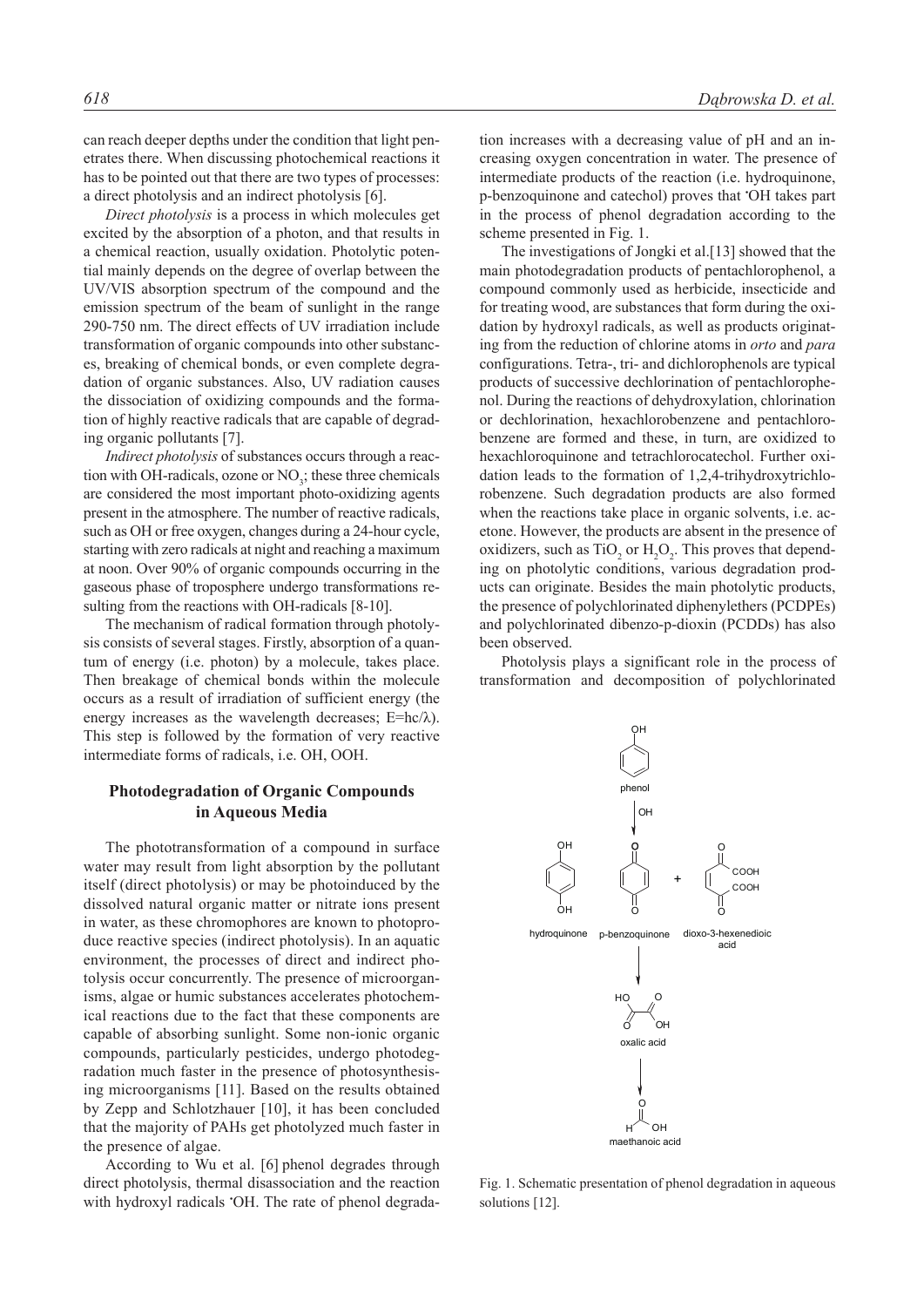dibenzo-p-dioxins (PCDDs) and dibenzofurans (PCDFs) in aqueous solutions [14, 15]. These compounds are characterized by high persistence, toxicity and a tendency to bioaccumulate in live organisms. The rate of photochemical reactions depends on the number of chlorine atoms in a compound. Therefore, the more C-Cl bonds the slower the rate. MeeKuyung and O'Keefe [14] investigated degradation of selected PCDDs and PCDFs during exposure to the laboratory UV light (300 nm) and to sunlight in situ. The obtained results show that, for the wavelength  $\lambda$ =300 nm, the analytes from the PCDF family degrade faster than PCDDs. The rate of photolytic degradation of PCDF analytes in clean water is higher than in an aqueous medium containing acetonitrile while in the case of PCDDs, the opposite is true. The underlying cause of this phenomenon most likely lies in the structure and polarizability of the compounds. The compounds from the PCDF family contain in their structure only one oxygen atom and those results in a better polarizability as compared to PCDDs. They are also characterized by a higher reactivity in clean water than in the less polar aqueous medium containing acetonitrile.

Photolysis is a major abiotic degradation process (chemical oxidation and photooxidation) for many PAHs in the aquatic environment. Generally, compounds with higher molecular weight and more condensed aromatic rings have a higher rate of photolysis than smaller and less condensed ones. In the case of phenanthrene and anthracene, the molecular structure has been shown to be of importance, with typically lower photoreactivity in non-linear molecules [16, 17]. According to Lehto et al. [18], the photodegradation of PAHs, which is assumed a preliminary process after which the microbial decomposition of compounds occurs, causes the formation of partially oxidized, intermediate compounds that are more susceptible to biodegradation than the parent compounds. Quinones are intermediates in the environmental oxidation of PAHs. Antracene readily oxidized with the formation of 9,10-anthracenedione (anthraquinone) as the primary product [19]. Photolysis of benzo[a]anthracene and benzo[a]pyrene in water is slowed down considerably when amended with humic acids [20]. The proposed explanation for this observation was that humic substances caused a quenching or scavenging of PAH-excited states, free radicals or other excited state complexes that participate in the photochemical reaction [21].

The principal degradation pathways for pesticides involve photolysis, hydrolysis, dehalogenation and oxidation. Photochemical degradation is one of the major transformation processes and one of the factors controlling the fate of pesticides in the environment. Photodegradation can destroy pesticides on foliage, on the soil surface, and even in the air. Considering the chemical structure, pesticides have been classified into organic and inorganic compounds. Factors that influence pesticide photodegradation include the intensity of the sunlight, properties of the application site, the application method, and the properties of the pesticide.

Vialaton and co-workers [22] studied the photolysis of propiconazole in pure water, in water containing humic substances and in natural water. Propiconazole was photodegraded in solar light. The phototransformation was faster by about 30% in natural water than in pure water.

Organic pesticides comprise, among others, phospho- and chloroorganic compounds, the derivatives of phenoxyacetic acid, triazine and many others [23, 24]; they are present in all the environmental compartments. When washed out from soil, they are transferred not only to the rivers, lakes and oceans, but also to ground waters. The photochemical pathways of fungicides (e.g. N-dichlorofluoromethylthio-N,N'-dimethyl-N-phenylsulfamide) in the samples of natural waters, i.e. seawater, riverine and lake water, and in distilled water have been investigated by Sakkas et al.[25]. Based on the conducted experiment, it has been concluded that the degradation of dichlofluanid is slower in natural water than in distilled water. It was possible to obtain the following ranking of degradation rates for different water bodies: lake water  $\leq$  riverine water  $\leq$  seawater  $\leq$  distilled water. Such a paradigm shows a strong interrelation between the level of photodegradation and the presence and concentration of dissolved organic matter in particular matrices. With an increasing concentration of total organic carbon (TOC) in natural waters, the rate of photodegradation decreases. Microorganisms and sediment particles suspended in water cause the dispersion of light and, therefore, can remain a certain barrier for light-penetrating deeper water layers. The photolysis in samples exposed to the light under laboratory conditions was faster than in those subjected to direct sunlight. This resulted from the fact that the sunlight intensity varied in dependency on a time of the day and atmospheric conditions while the radiation intensity in the laboratory was constant during the entire experiment. Nevertheless, in all cases the presence of new compounds, possibly the products of degradation, was observed. Four of the compounds have been identified as aniline, dimercaptosuccinic acid (DMSA), dichlorofluoromethane and ndichlorofluoromethylthion-aniline (Figure 2) .

Most of the photolysis studies [26, 27] have used natural sunlight, so it is unclear what wavelength range of light actually contributes to the photolytic reaction. Hirahara and coworkers [28] compared the photolysis of fenthion and disulfoton (organophosphorus pesticides) in liquid and solid – phases with different source of visible light and ultraviolet to estimate the extent of their photodegradation. They concluded that UV wavelength of light is capable of causing the photolysis of fenthion and disulfoton. UVB is primarily responsible for the photodegradation in the environment, and that fenthion is more readily degraded than disulfoton.

The photooxidation rate changes depending on the solvent. The rate constant obtained for fluorene decreased in the order of dichloromethane > acetonitrile > methanol  $>$  acetonitrile/water (70/30)  $>$  acetonitrile/water (50/50); nonpolar solvents generally gave higher values than the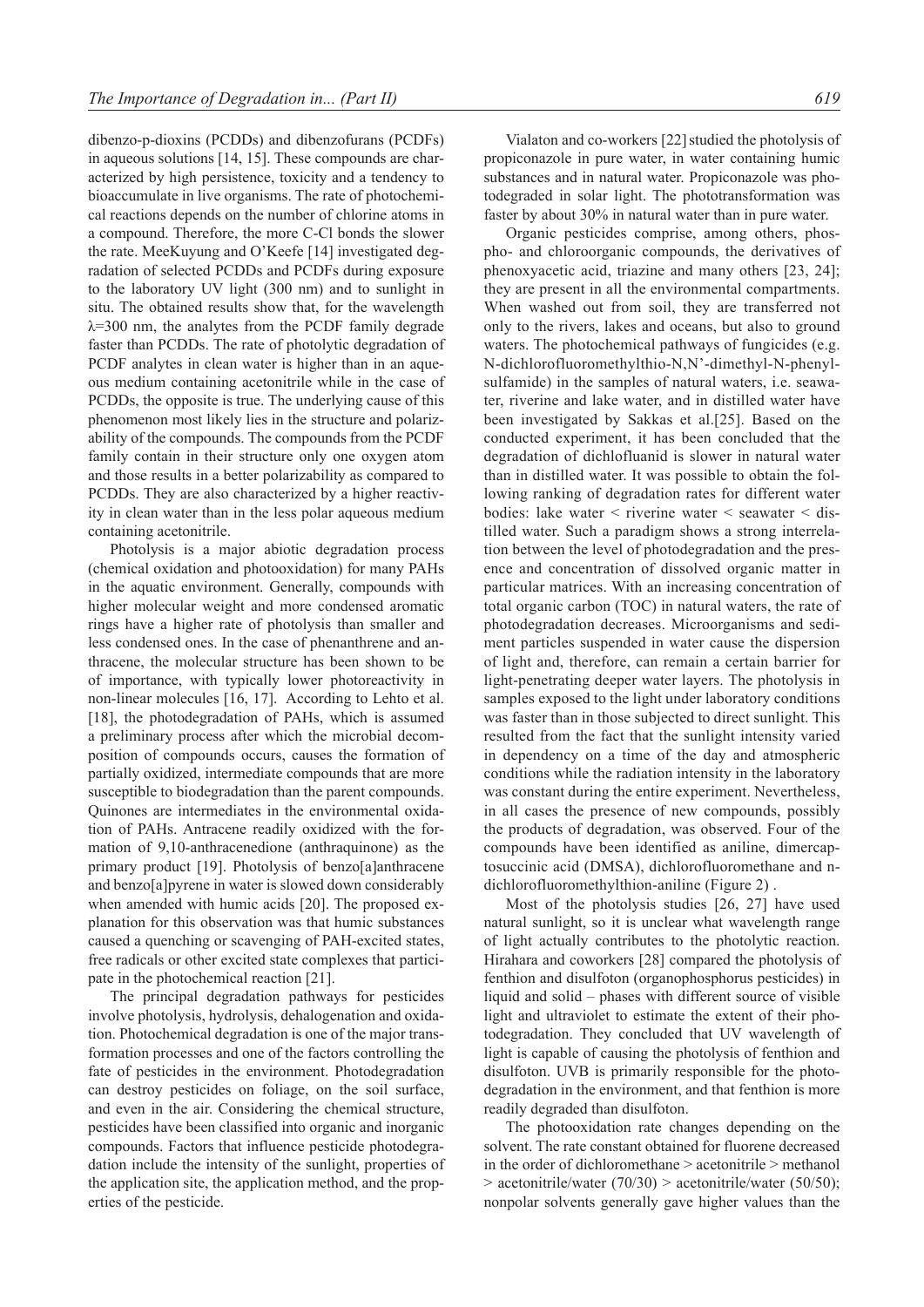

Fig. 2. Photodegradation pathway of dichlofluanid in aqueous solution [25].

polar ones. This is mainly due to a difference in the solubility of oxygen [29].

Recently, the review, which accounts for current knowledge about the distribution, accumulation, and chemical/ photochemical transformations of persistent, bioaccumulative, and toxic compounds in water ice, especially in the connection with polar regions and atmospheric cloud particles has been published by Klán and Holoubek [30]. According to the authors, ice photochemistry might play an important role in the chemical transformations in cold ecosystems and in the upper atmosphere, particularly now when the ozone layer is partially depleted. Photoreactions resembling liquid phase photochemistry are expected in a quasi-liquid water layer on the surface snow (ice) grains at higher (sub-zero) temperatures, especially when the organic substances are more hydrophilic (i.e. water soluble). Photochemical degradation of 4-nitrophenol in ice pellets is a good example as presented by Dubowski and Hoffmann [31]. They found similar photoproducts, hydroquinone, benzquinone, 4-nitrosophenol etc., as known from 4-nitrophenol photolysis in aqueous solutions. The results suggest a similar mechanism for the decomposition in both liquid and solid states (Figure 3).

The possibility that ice photochemistry can lead to the formation of new and unexpected organic compounds of high-environmental risk, supported by some laboratory experiments, brings new insight to the problem, which will be the result of global warming processes if ice melts.

## **Photodegradation of Organic Compounds in the Soil**

The concentrations of hazardous substances in water or atmosphere decrease relatively fast as a result of mixing and dilution while many organic pollutants tend to accu-

mulate in soil. Non-ionic and non-polar hazardous organic compounds tend to adsorb by humic substances. They accumulate in the surface layer of soil because most of the organic matter is present there. An organic compound can undergo photolysis after adsorption by colloidal substances in soil, and also when it is present in the surface layer of soil exposed to light [32]. Therefore, photochemical reactions in soil are only and exclusively restricted to its surface; they extend to the maximum depth of 1 mm [11]. Non-biological degradation, i.e. photodegradation, occurs concurrently with the reaction catalyzed by microorganisms. Therefore, the information in reference to photochemical reactions in soil is rather scant.

Romero et al.[33] investigated degradation of phenoxyacetic acids (i.e. mecoprop and dichlorprop) in soil samples of different humidity and organic matter content. Based on the conducted investigations, it has been concluded that the removal rate of dichlorprop (DCPP) and mecoprop (MCPP) depends on soil humidity, i.e. the rate is much slower in dry soils. The photochemical decomposition of MCPP occurs much faster than in DCPP, which might likely be explained by different abilities of these compounds to be adsorbed by soil.

#### **Biodegradation**

Biological decomposition of persistent organic pollutants by microorganisms is one of the most important and effective ways to remove these compounds from the environment. Usually, the biodegradation of organic compounds is a multi-step process, which is taking place in the presence of a number of microorganisms that often act synergistically. The biodegradation rate in real aquatic environment depends on characteristics of the aquatic system, the presence of particulate matter, concentration of inorganic and organic nutrients, temperature, oxygen concentration, redox potential and adaptation of the microbial population. In soil, the range and rate of biodegradation processes depend on several factors such as soil temperature, soil moisture content, the composition and activity



Fig. 3. Photochemical degradation of 4-nitrophenol in ice pellets.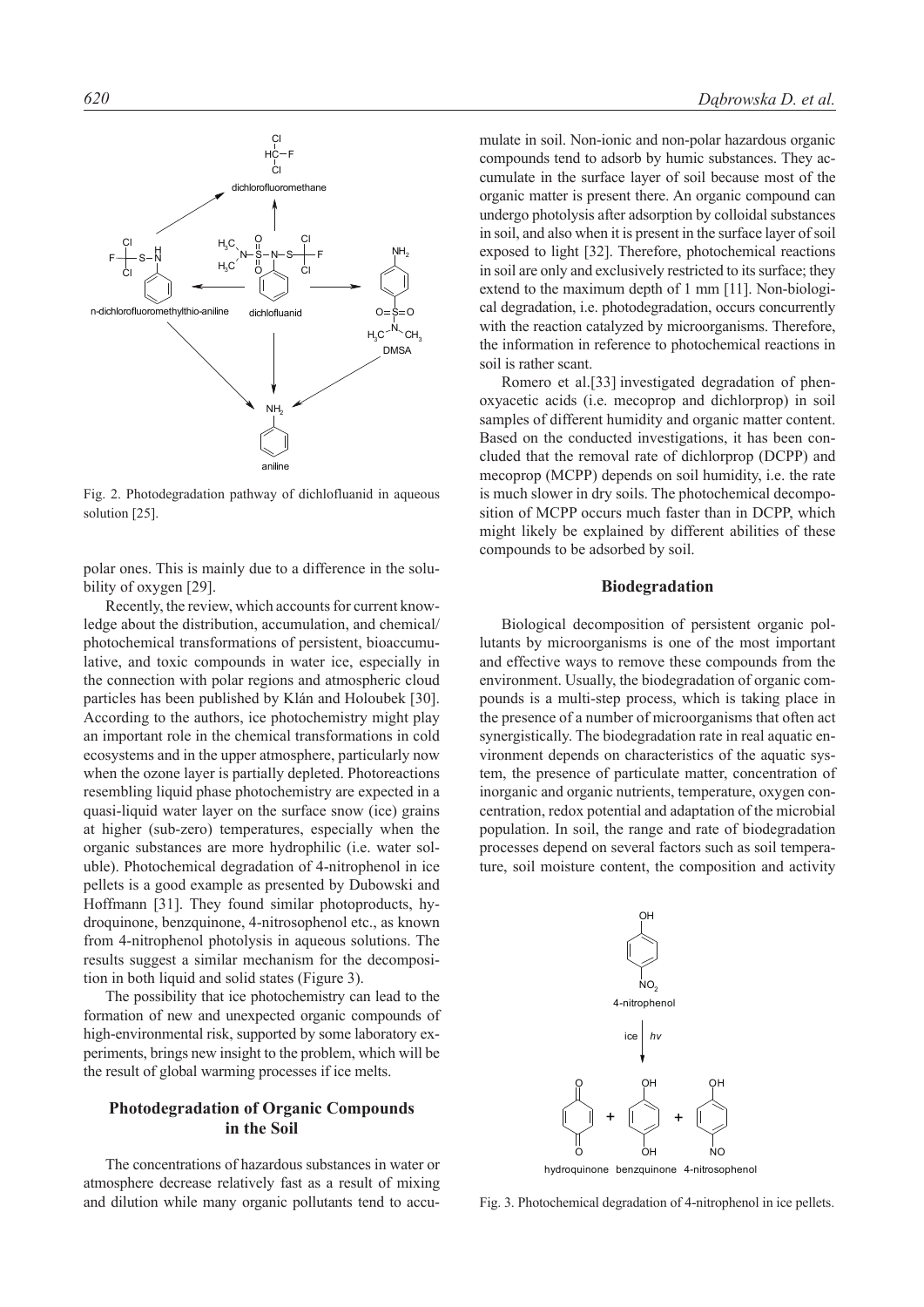of bacterial flora, the properties and "age" of a pollutant and the content of nutritive ingredients [2, 3].

Microorganisms, in comparison to other organisms, have a particular predisposition to adapt to novel environmental conditions and the ability to utilize compounds that are not the products of their own metabolism, as substrates needed for energy production and structure building. In general, microorganisms can be divided into autotrophic that use carbon dioxide as a carbon source, and heterotrophic that obtain carbon from decomposition of organic matter and man-made organic substances. The processes in the organic compounds take place due to direct contact with the microbial cellular enzymes.

One molecule of enzyme can catalyze decomposition of millions of organic molecules per minute [34, 35]. The reactions mediated by microorganisms are, to a large degree, similar to those occurring in higher organisms. Therefore, the aromatic compounds undergo epoxidation and hydroxylation, the aliphatic ones are oxidized and degraded through β–oxidation pathway, and the nitro-organic derivatives are metabolized with the use of nitroreductases. Microorganisms can also mediate the processes that the higher organisms are not capable of, e.g. decomposition of aromatic ring or dehalogenation.

In general, there is a relatively large variety of microorganisms in the natural environment; a higher diversity has been observed in the microbial biocenoces associated with sediments than in ground waters originating in formations of large pore size and inhabited by mobile microorganisms. Microorganisms residing in sediments are sedentary, permanently bound and living in pores of small diameter. The characteristic morphological types are gram-negative rods, among others, aerobic rods from the genera *Pseudomonas*, *Flavobacterium*, *Azotobacte*r and *Rhizobium*, non-obligatory anaerobic species *Aerobacter aerogenses*, and anaerobic species from the genus *Desulfovibrio*. From among the gram-positive bacteria, typical for this environment is the genus *Arthrobacter*, as well as bacterial spores from the aerobic genus *Bacillus* and anaerobic genus *Clostridium* [36].

#### **Biodegradation of Organic compounds in Soil and Benthic Sediments**

Soil is a mixture of organic, mineral, gaseous and liquid components inhabited by numerous microorganisms. Organic matter in soil consists of the remnants of decomposing plants and humic substances. The mineral components of soil are particles of weathering rocks, silt and hydrated oxides of Al. Organic compounds are decomposed by microorganisms that live in soil; however, the rate of decomposition depends on the properties of an organic substance, microbial genotypes, pH, nutritive properties of soil, soil temperature, soil moisture content and soil adsorption characteristics. Enzymes cause microbial decomposition of substances, and it generally occurs after an initial latency period during which the microorganisms

adapt to novel substratum. In many cases, the reactions taking place in soil are similar to those occurring in sediments, although usually only the surface layer of sediment contains oxygen. Most of the sediment constitutes the anaerobic compartment [32].

Polycyclic aromatic hydrocarbons get transferred into the environment as a result of the incomplete combustion of organic substances at high temperature [37]. The ability of microorganisms to degrade polycyclic aromatic hydrocarbons depends on the number of aromatic rings in a given compound. Microorganisms can decompose compounds with 2 to 4 benzene rings and, at the same time, use the process as a carbon source. A larger number of rings, i.e. 5 to 6, give the compound higher resistance to microbial "attacks" [38, 39].

The research of degradation processes of selected PAHs by various strains of aerobic bacteria has been described by Yuan et al. [40]. Experiments which were conducted for 5 different PAHs being decomposed in a mixture separately showed that phenanthrene, acenaphthene and pyrene were completely degraded within 28 hours, 10 days and 12 days, respectively; at the same time, the content of anthracene and fluorene practically did not change. After mixing all the compounds together, a decrease of phenanthrene, acenaphthene and pyrene biodegradation was observed while the rate of the process for anthracene and fluorene showed an increase. This has proven that the compounds of lower molecular weight degrade much faster as compared to compounds characterized by high molecular weight. The same authors investigated the subject of phenanthrene biodegradation in riverine sediments [41]. The obtained results have indicated that the phenanthrene biodegradation rate varies depending on the values of pH and temperature, with the optimal rate reached for 30°C and pH=7.0. The additional substances, such as sulphates and phosphates, did not show an effect on the degradation rate.

Based on scientific information, it has been concluded that biological treatment of soil in order to eliminate PAHs of lower molecular weights (e.g. naphtalene, phenanthrene and pyrene) is very effective because many microorganisms capable of utilizing such compounds as an energy and carbon source were identified and researched (Fig. 4) [38, 39, 42-44].

Juhasz et al. [42] have investigated the biodegradation of benzo(a)pyrene, dibenzo(a,h)anthracene and coronen, all compounds of high molecular weights, by using a strain of *Burkholderia cepacia* (VUN 10,001). The used bacterial strain degraded PAHs with 5 and 7 aromatic rings; however, the rate of the process was much lower as compared to that for pyrene. A noticeable 20-22% decrease of benzo(a)pyrene and dibenzo $(a,h)$ anthracene content was observed after only 63 days of incubation. In case of coronen, after 63 days, its concentration decreased by 75%.

Aerobic degradation of PAHs in sediments has been extensively documented by Cullen et al. [46]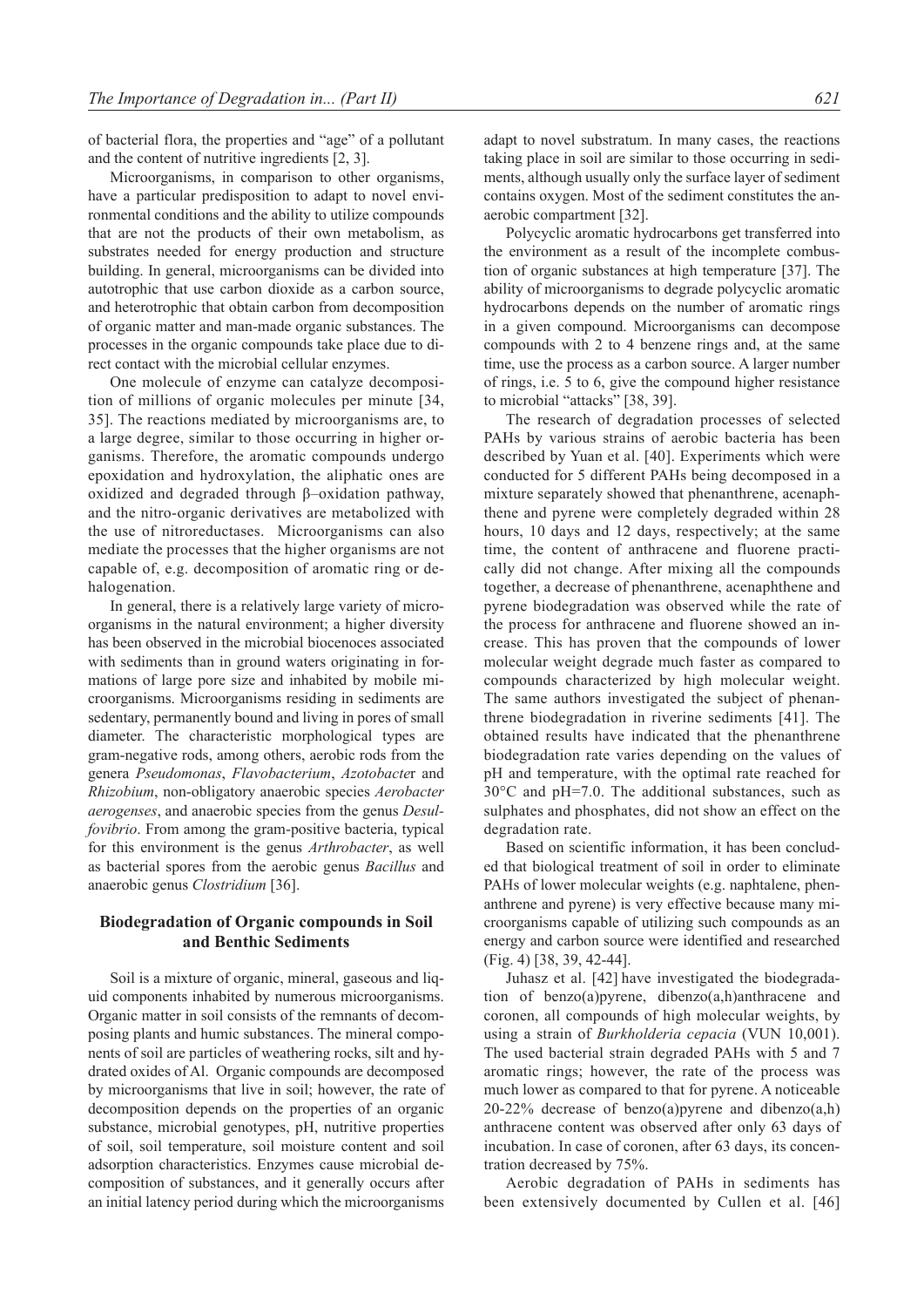

pyruvate + acetaldehyd sukcynil CoA + acetyl

Fig. 4. Schematic pathway of naphthalene degradation by bacteria from the genus *Pseudomonas* under aerobic conditions [45].

and Geiselbrecht et al. [47]. Verification of anaerobic degradation of PAHs under nitrate-reducing conditions has been presented by Bregnard et al. [48] and Langenhoff et al. [49]. Chang and co-workers [50] suggest that anaerobic microorganisms might have grater potential for organic-pollutant detoxification in the environment. Comparison of phenanthrene degradation under three reducing conditions was done and it has been the order of phenanthrene remaining for sediment sample are: nitrate-reducing conditions > sulfate-reducing conditions > methanogenic conditions. It has also been found that additional acenaphthene and phenenthrene was completely degraded in sediments within a 56-day incubation, while pyrene, fluorene, and anthracene degraded only 4.0, 28.0 and 48.7% within a 56-day incubations period. High to low degradation rates were phenanthrene  $\rightarrow$  acenaphthene  $\rightarrow$  pyrene  $\rightarrow$  fluorene  $\rightarrow$  anthracene. According to Walton and Anderson [51], PAH bioavailability and biodegradability depend primarily on the complexity

of their chemical structures and corresponding physicochemical properties.

Biodegradation of polychlorinated biphenyls (PCBs) is a multi-step process that involves aerobic and anaerobic bacteria. Anaerobic bacteria are capable of decomposing compounds containing several chlorine atoms while anaerobic bacteria only degrade compounds with one or two chlorine atoms. The first step of the process is degradation of polychlorinated compounds, during which bacteria do not use PCB as a carbon source, but rather as an electron acceptor. The derivatives with one or two chlorine atoms, originating in the process, undergo further decomposition through breaking of the aromatic ring in the presence of aerobic bacteria. The ensuing reactions lead to the production of inorganic chlorine, carbon dioxide and water, as stated by Müller and Lingens [52]. Fig. 5 shows a generalized pathway of microbial degradation of PCBs.

Immobilized cells of *Pseudomonas* sp.2 are able to degrade di-, tri-, and even tetrachlorobiphenyls. According to Komancova [53] 52-99% of original PCBs was degraded after three weeks. For all tested congeners, chlorobenzoic acids were found as degradation products. The most common and the most investigated pathway of PCB transformation is 2,3 – dioxygenase attack starting by the oxidation of less chlorinated ring [53]. White rot fungi (*Pleurotus ostreatus*) had biodegradation ability of low chlorinated PCBs. *P. ostreatus* strains decomposed PCBs selectively with the preference for congeners with chlorine atoms in *ortho*>*meta*>*para* positions. Degradation efficiency decreased with an increasing number of chlorination [54].

The potential for the anaerobic degradation of three PCB congeners (2,3,5,6-CB; 2,3,4,5-CB and 2,3,4,5,6- CB) in sediments was investigated by Chang et al.[55]. According to the authors, intermediate 2,3,4,5-CB products were identified as 2,3,5-CB, 2,3,6-CB and 2,5- CB. For 2,3,5,6-CB intermediate products were identified as 2,3,6-CB and 2,5-CB. Dechlorination rates for PCB congeners were observed as (from the fastest to the slowest):  $2,3,4$ -CB >  $2,3,4,5$ -CB >  $2,3,4,5,6$ -CB >  $2,2',3,3',4,'-CB > 2,2',4,4',6,6'-CB > 2,2',3,4,4',5,5' CB > 2,2,3,3,4,4,5,5$ <sup>-</sup>CB. The rates decreased for mixtures of the eight congeners. Dechlorination rates for three primary congeners under different reducing conditions occurred in the following order (from the fastest to the slowest): methanogenic condition  $>$  sulphate-reducing condition > nitrate-reducing condition. Under methanogenic and sulphate-reducing conditions, dechlorination rates were enhanced by the addition of lactate, pyruvate or acetate, but decreased as a result of the addition of manganese oxide or ferric chloride. Under nitrate-reducing conditions, dechlorination rates were decreased by the addition of lactate, puryvate, acetate, manganese oxide or ferric chloride. The dechlorination of the three PCB congeners was affected by changes in pH, temperature and the presence of an electron donor or acceptor.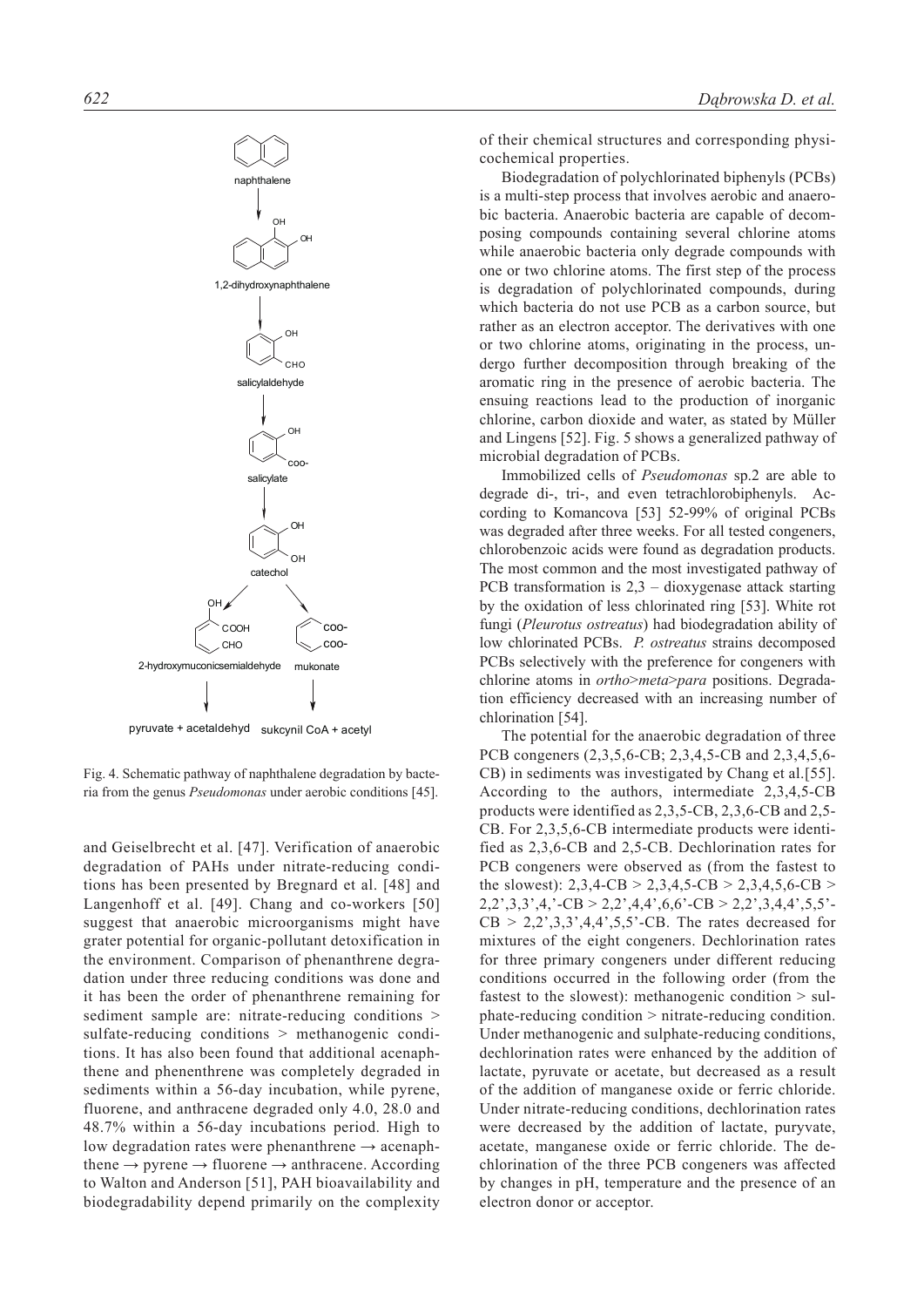





Fig. 6. Degradation pathway of fluorene [62].

### **Biodegradation of Organic Compounds in Ground- and Surface Waters**

Phenoxyacetic acids are herbicides widely used in agriculture. These compounds are selective because grains are resistant to their herbicidal properties while leafy

plants display sensitivity. Herbicides get into waters by means of diffuse run-offs from agricultural fields. Harrison et al. [56] investigated degradation rates, under aerobic and anaerobic conditions, in 3 herbicides, namely derivatives of phenoxyacetic acid, i.e. MCPA, present in groundwater. The experiments were conducted by using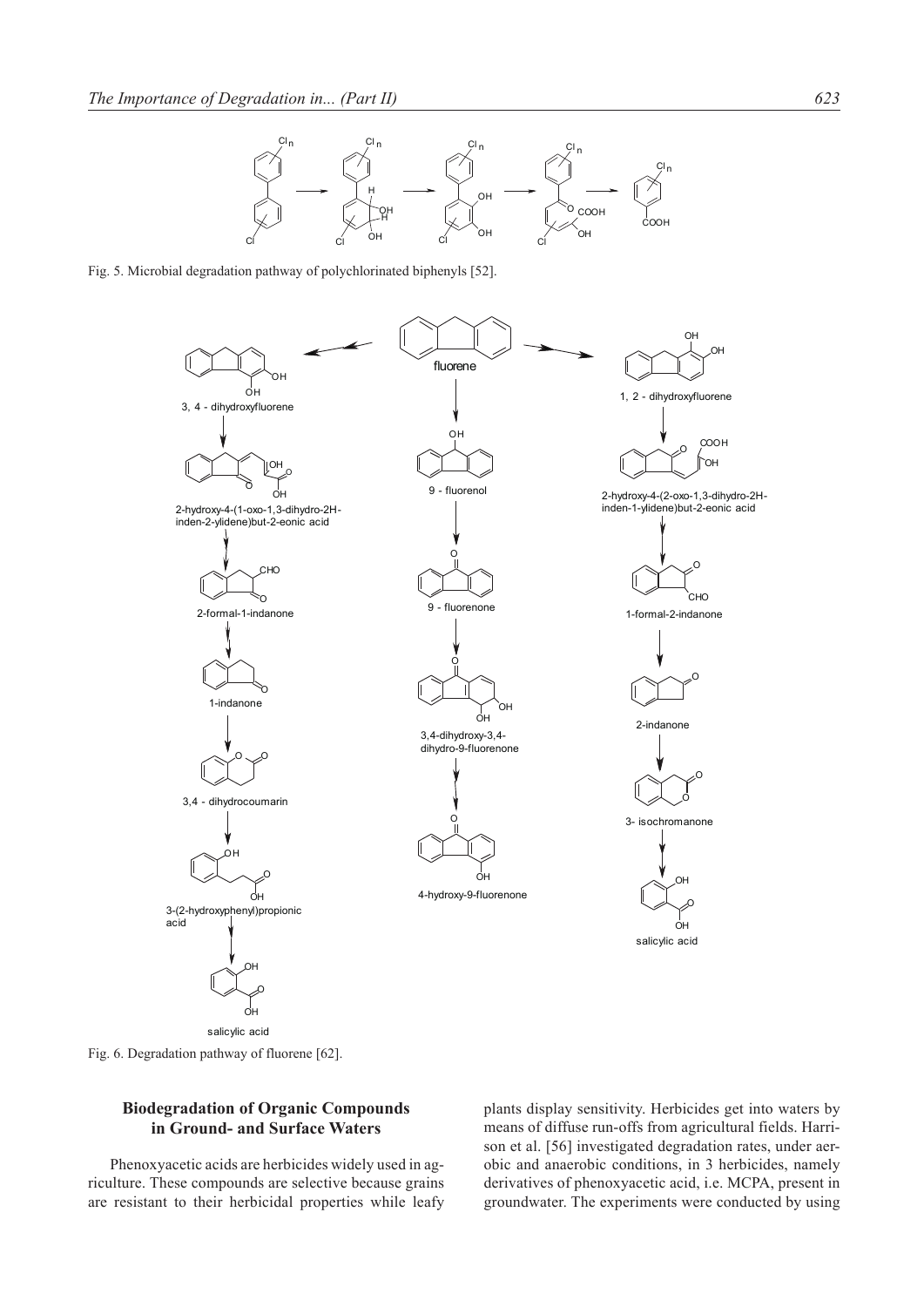ISM technique (*in situ* microcosms) [57, 58] while the final determinations were performed by HPLC. Based on the experimental results it has been concluded that during aerobic degradation all herbicides underwent complete decomposition. Under anaerobic conditions, in the course of 100-200 days of the experiment no changes in the content of selected phenoxyacetic acids were observed [56].

The degradation of sulfonylurea herbicide rimsulfuron and its major metabolites in freshwater was investigated by Martins et al. [59]. They investigated that in aqueous solutions, rimsulfuron is rapidly hydrolyzed into metabolite 1, which itself is transformed into the more stable metabolite 2. Metabolite 2 is more persistent  $(t_{1/2} = 8.1 - 55$ days, depending on initial concentration) and can present a potential danger to groundwaters.

The phenomena connected to degradation of polycyclic aromatic hydrocarbons in water have also been discussed in many studies. Microbial decomposition of selected PAHs in samples of water collected from wells was investigated by Ogawa et al. [60]. The compounds degraded almost completely within 3 days. The removal rates of particular PAHs have been ranked as follows: acenaphthylene > acenaphthene > 2-methylnaphtalene > 2-methylindene > 3-methylindene > lindane.

Garon et al.<sup>[61]</sup> investigated the degradation of fluorene by different fungal strains, isolated from soil, that have been known to effectively degrade PAHs. Water samples containing different fungal strains and contaminated with fluorene were incubated for 2 days, and later analysed using HPLC. Twelve of the investigated strains degraded 60% or more of fluorene; three strains from the family *Cunniganella* achieved 96% degradation. In all cases, the main products of fluorene degradation were 9 fluorenol and 9-fluorenone. Both newly formed products were identified based on a comparison of retention time and absorption spectrum against the standardized reference materials. The pathway of fluorene biodegradation is presented in Fig. 6.

Ravelet et al. [63] researched the degradation of pyrene by using white-red fungi. Forty-one fungal strains were isolated from the sediments contaminated with PAHs, and later identified and classified into several taxonomic groups, i.e. *Zygomycetes*, *Deuteromycetes*, *Dematiaceae* and *Sphaeropsidate*. Pyrene-containing samples were incubated for 2 days and afterwards the content of the remaining compound was measured. For 10 of the isolated strains a large decrease of pyrene was observed while *Zygomycetes*, particularly *Mucor racemosus*, has been recognized as the group most effective at pyrene decomposition. A *Penicillium crustosum* strain was the only one not capable of degrading pyrene at all. Among the 10 pyrene-degrading fungi nine have not been previously described in literature.

Gram-negative bacterium (strain MV1) has been used to degradate bisphenol A (BPA) in aquatic environment [64]. Two primary metabolites of BPA degradation by the strain MV1 have been found out: 4-hydroxybenzoic acid

and 4-hydroxyacetophenone in the major pathway, and 2,2 bis(4-hydroxyphenyl)-1-propanol and 2,3-bis(4-hydroxyphenyl)-1,2-propanediol in the minor. The rate of BPA degradation depends on bacterial counts of the samples.

The changes in the mutagenicity of fenitrothion during its biodegradation in solutions were investigated by Matsushita et al. [65]. Fenitrothion is completely decomposed within 12 days. The mutagenicity increased during anaerobic biodegradation, which was due to amino-fenitrothion, a metabolite formed during anaerobic biodegradation of fenitrothion. In the case of chlornitrofen, mutagenic metabolites were formed during anaerobic biodegradation, too [66].

#### **Conclusions**

Natural attenuation processes, and particularly photodegradation and biodegradation, are complex as they involve bacteria, chemical reactants and transport of these species. Many experiments showed that biodegradation rates of PAHs, pesticides, phenoxyacids, PCBs phenols or even chlorinated solvents, might be fast (i.e. half lives of hours or days, under optimal conditions). However, much slower degradation rates were found in field studies. Despite this knowledge, degradation often relies on first order kinetic rates. In this paper we tried to overview data available on that subject.

#### **Acknowledgements**

This study was partially financed within the framework of a research project funded by the Polish Committee for the Scientific Research in Warsaw (research project # 8 T07G 006 21). The authors thank the Department of Analytical Chemistry constitutes "Centre of Excellence in Environmental Analysis and Monitoring" which is a research project supported by the European Commission under the Fifth Framework Programme and contributing to the implementation of the Key Action "Sustainable Management and Quality of Water" within the Energy, Environment and Sustainable Development (Contract No.: EVK1-CT-2002-80010).

#### **References**

- 1. LARSON R. A., BERENBAUM M. R., Environmental phototoxicity: Solar ultraviolt radiation affects the toxicity of natural and man-made chemicals, Environ. Sci. Technol. **22**, 354, **1988**.
- 2. PRINCE R.C., DRAKE E.N., Transformation and fate of polycyclic aromatic hydrocarbons in soil, in Bioremediation of Contaminated Soils, Agronomy Monograph no. **37**, 677 S. Segoe Rd., Madison, WI 53711, USA, **1999**, 89.
- 3. GOTVAJN A. Ž., ZAGORC-KONČAN J., Biodegradation studies as an important way to estimate the environmental fate of chemicals, Wat. Sci. Tech*.* **39**, 375, **1999**.
- 4. ZABŁOCKA-GODLEWSKA E., BUCZKOWSKA- -WESOŁOWSKA K. Estimation of PAHs impact on qualitative and quantitative changes of microorganisms in soils. Symposium Papers, Wisła-Bukowa, Poland, **1998** (in Polish).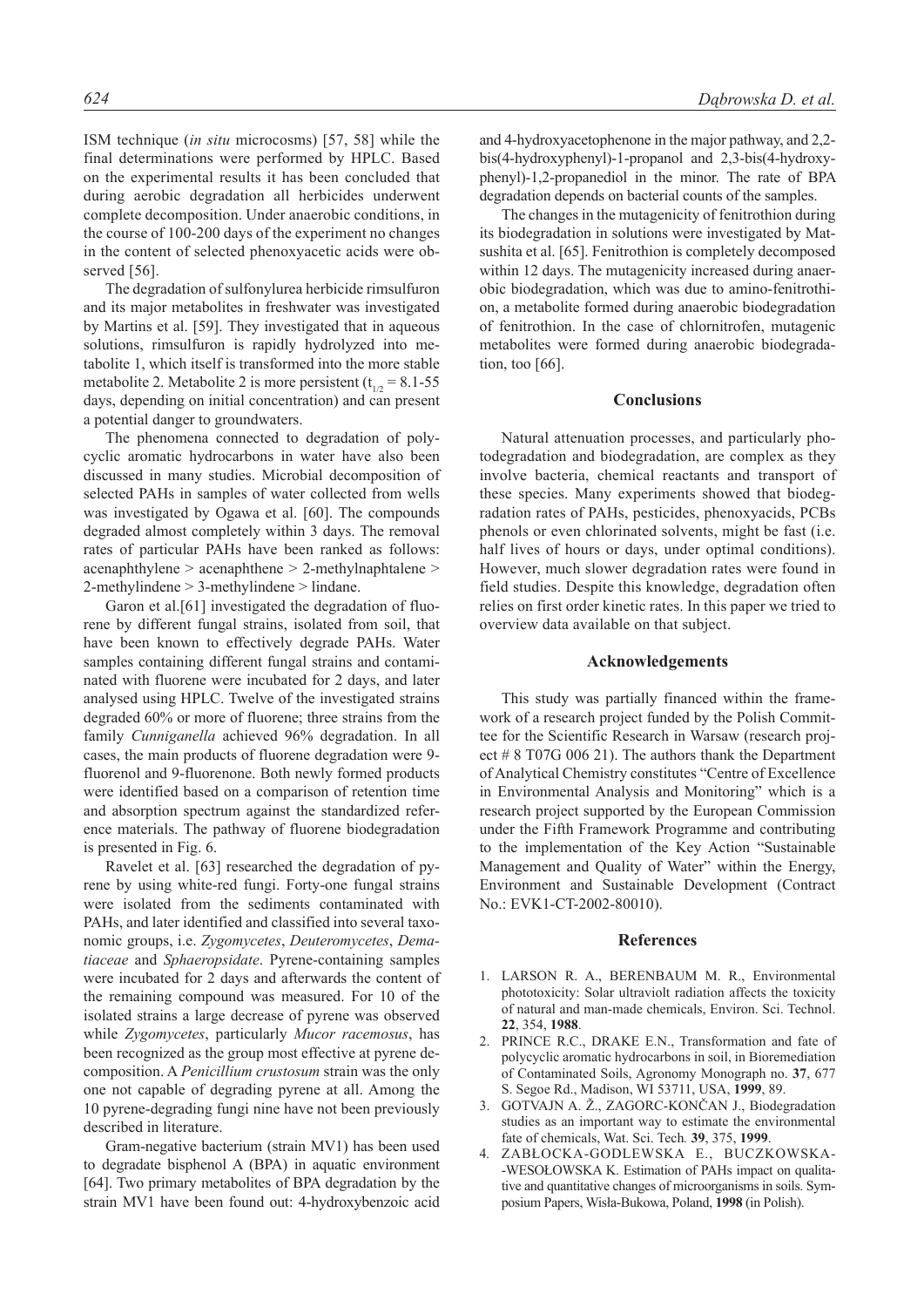- 5. CHOUDHRY G.G., WEBSTER G.R.B., Environmental photochemistry of polychlorinated dibenzofurans (PCDFs) and dibenzo-p-dioxins (PCDDs): A review, Toxicol. Environ. Chem. **14**, 43, **1987**.
- 6. WU CH., LIU X., WEI D., FAN J., WANG L., Photosonochemical degradation of phenol in water, Wat. Res. **35**, 3927, **2001**.
- 7. MILL T. M., Structure-activity relationships for photooxidation processes in environment, Environ. Toxicol. Chem*.* **8**, 31, **1989**.
- 8. ROCHA F., WALKER A.. Simulation of the persistence of atrazine in soil at different sites in Portugal, Weed Research **35**, 179, **1995**.
- 9. KLŐPFFER W., Photochemical degradation of pesticides and other chemicals in the environment: a critical assessment of the state of the art, Sci.Total Environ. **123/124**, 145, **1992**.
- 10. ZEPP R. G., SCHLOTZHAUER P.F., Influence of algae on photolysis rates of chemicals in water, Eviron. Sci. Technol*.* **17**, 462, **1983**.
- 11. SINKKONEN S., PAASIVIRTA J., Degradation half-life times of PCDDs, PCDFs and for environmental fate modeling, Chemosphere **40**, 943, **2000**.
- 12. NAFFRECHOUX E., CHANOUX S., PETRIER C., SUP-TIL J., Sonochemical and photochemical oxidation of organic matter, Ultrasonics Sonochemistry **7**, 255, **2000**.
- 13. JONGKI H., DO-GYUN K., CHAEJOON CH., SEUNG-YONG J., MI-RAN Y., KANG-JIN K., TAE-KWAN K., YOON-CHANG P., Identification of photolytical transformation products of pentachlorophenol in water, Anal. Sci. **16**, 621, **2000**.
- 14. MEEKYUNG K., O'KEEFE P. W., Photodegradation of polychlorinated dibenzo-p-dioxins and dibenzofurans in aqueous solutions and in organic solvents, Chemosphere **41**, 793, **2000**.
- 15. FRIESEN K.J., FOGA M.M., LOEWEN M.D., Aquatic photodegradation of polichlorinated dibenzofurans: rates and photoproduct analysis, Environ. Sci. Technol. **30**, 2504, **1996**.
- 16. KOCHANY J., MAGUIRE R.J., Abiotic transformation of polynulear aromatic hydrocarbons and polynuclear aromatic nitrogen heterocycles in aquatic environments, Sci. Tot. Environ. **144**, 17, **1994**.
- 17. ZEPP R.G., SCHLOTZHAUER F., Photoreactivity of selected aromatic hydrocarbons in water. In Jones, P.W.&P. Leber (eds), Polynuclear Aromatic Hydrocarbons, Ann Arbor Science Publishers Inc. pp. 144-158, **1979**.
- 18. LEHTO K. M., VUORIMAA E., LEMMETYINEN H., Photolysis of polycyclic aromatic hydrocarbons (PAHs) in dilute aqueous solutions detected by fluorescence, J. Photochem. Photobiol. A **136**, 53, **2000**.
- 19. PAPADOYANNIS I.N., ZATOU A., SAMANIDOU V.F. Development of a solid phase extraction protocol for the simultaneous determination of anthracene and its oxidation products in surface waters by reversed-phase HPLC, J. Liquid Chromatogr & Related Technol. **25**, 2653, **2002.**
- 20. BERTILSSON S., WIDENFALK A., Photochemical degradation of PAHs in freshwaters and their impact on bacterial growth – influence of water chemistry, Hydrobiologia **469**, 23, **2002**.
- 21. FRIMMEL F.H. Photochemical aspects related to humic substances. Environ. Internat. **20**, 373, **1994**.
- 22. VIALATON D., PILICHOWSKI J.F., BAGLIO D., PAYA-PEREZ A., LARSEN B., RICHARD C. Phototransformation of propiconazole in aqueous media, J. Agric. Food Chem. **49**, 5377, **2001**.
- 23. BIZIUK M. Pesticides occurrence, determination and utilisation, WNT Press, Warsaw, Poland, **2001** (in Polish).
- 24. RÓŻAŃSKI L. Degradation of pesticides in living organisms and environment, PWRiL Press, Warsaw, **1992** (in Polish).
- 25. SAKKAS V. A., KONSTANTINOU I. K., ALBANIS T. A., Photodegradation study of the antifouling booster biocide dichlofluanid in aqueous media by gas chromatographic techniques, J. Chromatogr. A **930**, 135, **2001**.
- 26. HEBERT, V. R., MILLER, G. C. Depth dependence of direct and indirect photolysis on solid surfaces. J. Agric. Food Chem., **38**, 913, **1990**.
- 27. CHUKWUDEBE A., MARCH R. B., OTHMAN M., FU-KUTO T. R. Formation of trialkyl phosphorothiate esters from organophosphorus insecticides afterexposure to either ultraviolet light or sunlight. J.Agricult. Food Chem. **37**, 539, **1989**.
- 28. HIRAHARA Y., UENO H., NAKAMUROB K. Comparative Photodegradation Study of Fenthion and Disulfoton under Irradiation of Different Light Sources in Liquid- and Solid-Phases. J. Health Sci. **47**(2),129, **2001**.
- 29. MOEINI-NOMBEL L., MATSUZAWA S. Effect of solvents and a substituent group on photooxidation of fluorene, J. Photochem. Photobiol. A Chemistry **119**, 15, **1998**.
- 30. KLÁN P., HOLOUBEK I., Ice (photo)chemistry. Ice as a medium for long-term (photo)chemical transformation-environmental implications, Chemosphere **46**, 1201, **2002**.
- 31. DUBOWSKI Y., HOFFMANN M.R., Photochemical transformations in ice: implications for the fate of chemical species, Geophys. Res. Lett. **27**, 3321, **2000**.
- 32. ALLOWAY B.J., AYRES D.C., Chemical principles of environmental pollution, PWN Press, Warsaw, **1999**.
- 33. ROMERO E., DIOS G., MINGORANCE M. D., MA-TALLO M. B., PENA A., SÁNCHEZ-RASERO F. Photodegradation of mecoprop and dichlorprop on dry, moist and amended soil surfaces exposed to sunlight, Chemosphere **37**, 577, **1998**.
- 34. STRYER L., Biochemistry, PWN Press, Warsaw, Poland, **1997** (in Polish).
- 35. O'NEILL P., Environmental Chemistry, PWN Press, Warsaw-Wroclaw, **1998** (in Polish).
- 36. OLEŃCZUK-NEYMAN K., Microorganisms and quality of underground waters. GUT Press, Gdańsk **2001** (in Polish).
- 37. CERNIGLIA C.E., SHUTTLEWORTH K.L., Methods for isolation of polycyclic aromatic hydrocarbon (PAH) – degrading microorganisms and procedures for determination of biodegradation intermediates and environmental monitoring of PAHs, Manual of Environmental Microbiology: Second Edition, ASM Press, Washington D.C., **2002**, 972.
- 38. BUMPUS J. A., Biodegradation of Polycyclic Aromatic Hydrocarbons by Phanerochaete chrysosporium, Appl. Environ. Microbiol. **55**, 154, **1989**.
- 39. HEITKAMP M. A., CERNIGLIA C. E., Polycyclic Aromatic Hydrocarbon Degradation by *Mycobacterium sp*. in Microcosms Containing Sediment and Water from a Pristine Ecosystem, Appl. Environ. Microbiol. **55**, 1968, **1989**.
- 40. YUAN S.Y., WEI S. H., CHANG B.V., Bidegradation of polycyclic aromatic hydrocarbons by a mixed culture, Chemosphere **41**, 1463, **2000**.
- 41. YUAN S.Y., CHANG J.S., YEN J.H., CHANG B.V., Biodegradation of phenanthrene in river sediment, Chemosphere **43**, 273, **2001**.
- 42. JUHASZ A. L., BRITZ M. L., STANLEY G. A., Degradation of benzo[*a*]pyrene, dibenz[*a,h*]anthracene and coronene by *Burkholderia cepacia*, Wat. Sci. Tech. **36**, 45, **1997**.
- 43. RAVELET C., GROSSET C., MONTUELLE B., BENOIT-